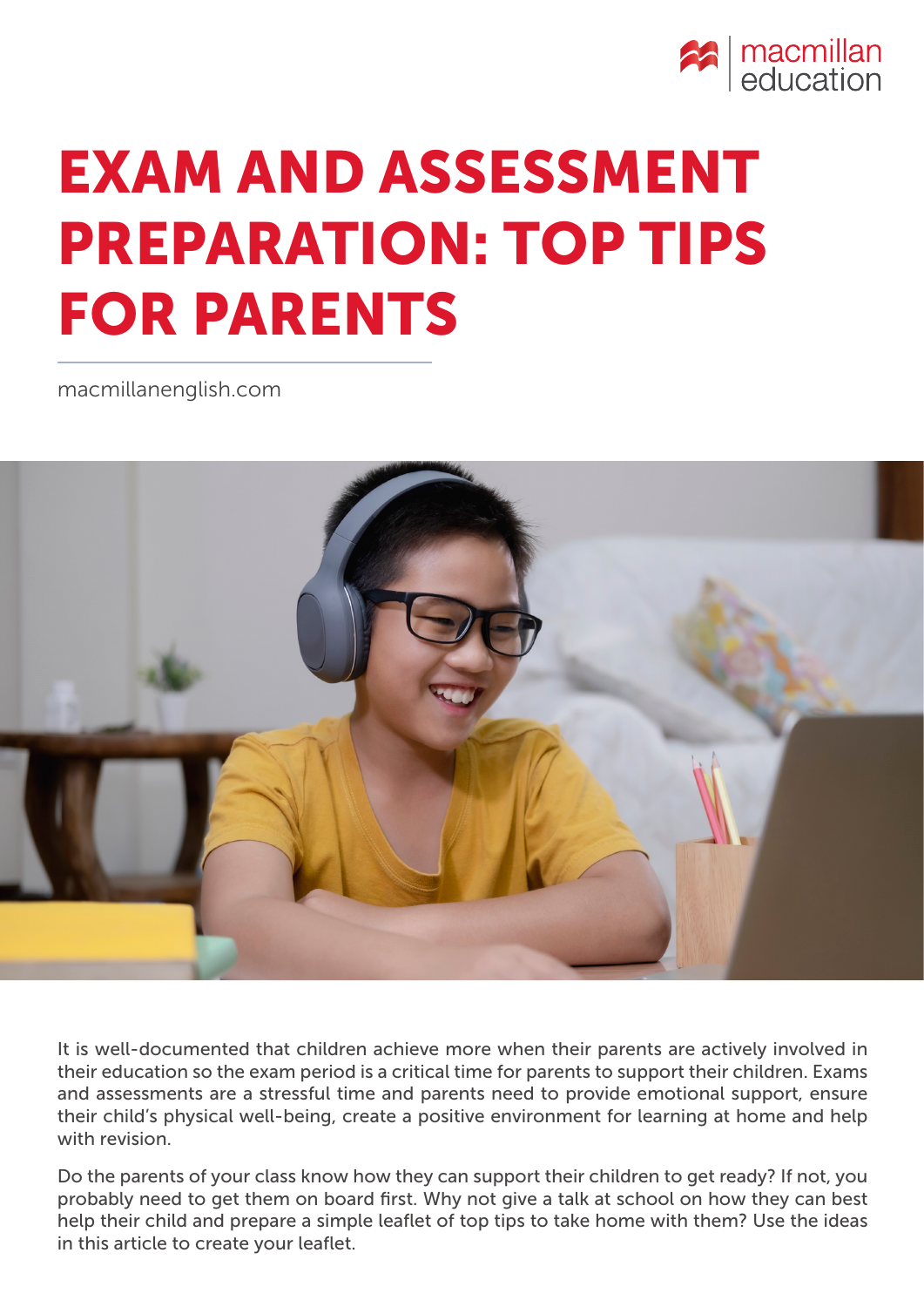## Emotional Support

Be supportive. It might sound obvious but exams put a huge amount of stress and pressure on children. The most important thing you can do is nurture and comfort your child and be understanding.

Let your child know that you are proud of their hard work. This will make it all worthwhile and spur them on to try their best. Remember to tell them you are proud of them for trying to do their best. Remember too, as your child gets older, to teach them that they are working hard for themselves and their future, not just to make you proud!

### Physical Well-Being

Teach your child to calm their nerves by breathing slowly and deeply. This will help them learn not to let nerves get in the way so they can keep a clear head and stay focused.

Ensure your child has a good night's sleep and eats healthily. This means going to bed at a reasonable time, and eating a good, well-balanced diet. A good healthy breakfast is particularly important on the day of the exam. Sleep is extremely important for a child's mental and physical development and a good breakfast gives the body the refuelling it needs after 8-12 hours without food. If children don't eat breakfast, their mood and energy will drop by mid-morning.

Give your child a chance to let off steam and run around as a break from school before study. Physical exercise is good for the brain as it encourages brain growth and helps the memory. It also helps to relieve the effects of stress.